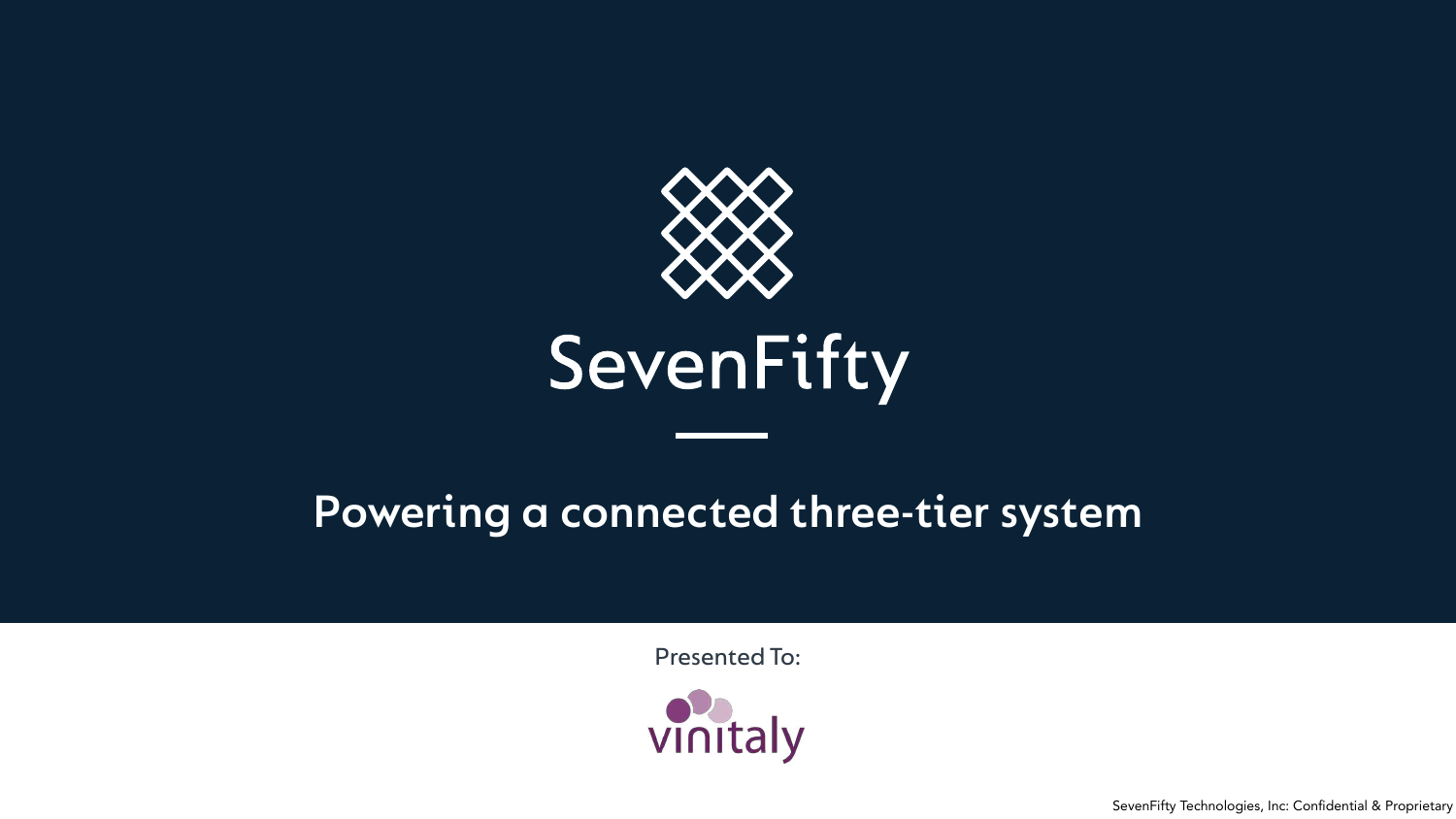### The Industry's Technology Partner

 $\bigcup$   $+$ **Distributor partners**



![](_page_1_Picture_1.jpeg)

![](_page_1_Picture_2.jpeg)

120,000 **Registered buyers**

![](_page_1_Picture_10.jpeg)

50 million **Product searches, last 12 months**

![](_page_1_Picture_6.jpeg)

\$1+ billion **Est. 2020 GMV**

![](_page_1_Picture_8.jpeg)

45 **US States + Ontario**

![](_page_1_Picture_12.jpeg)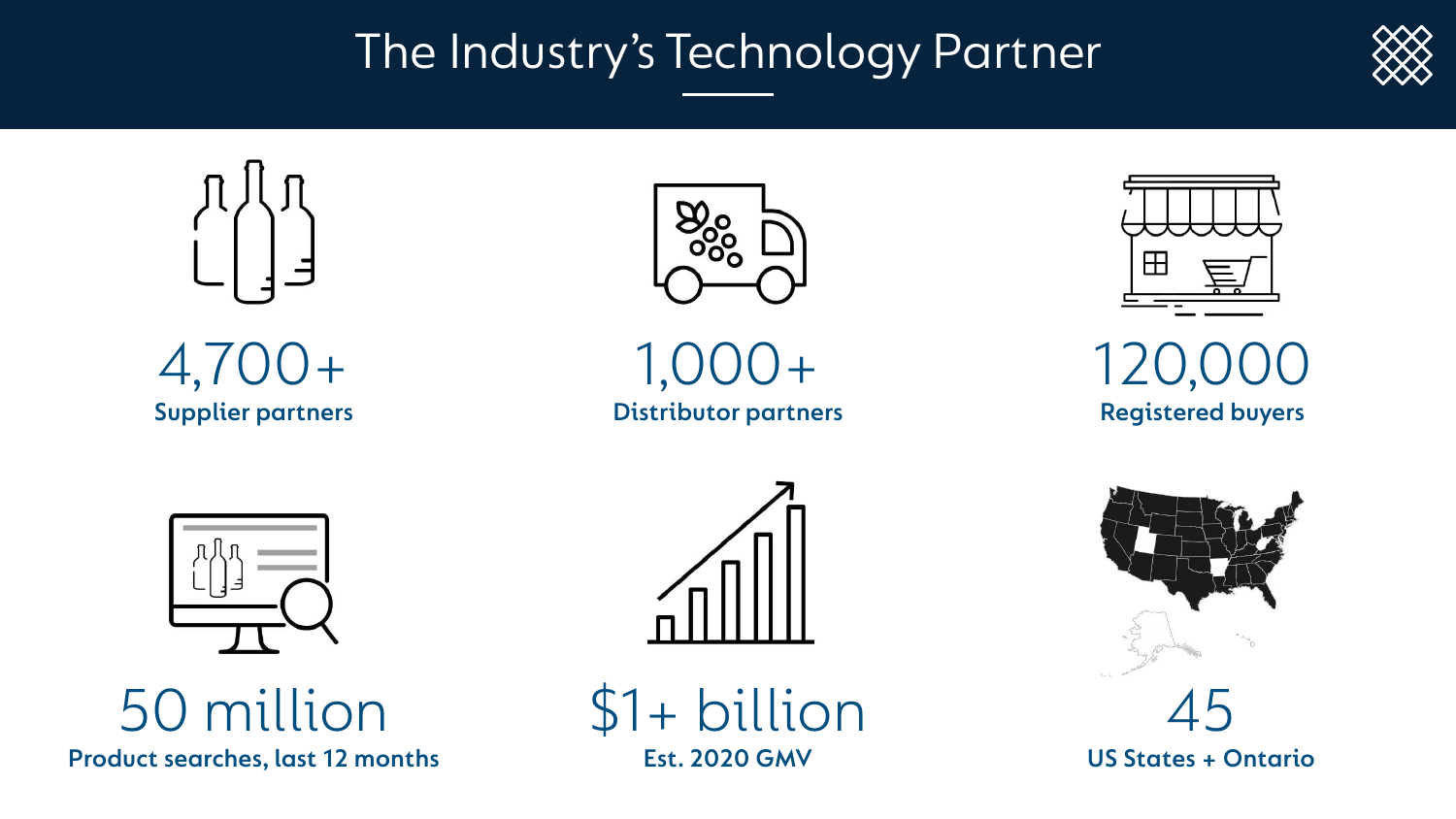# U.S. Wholesale Beverage Alcohol **The Covid Impact**

The SevenFifty Marketplace

![](_page_2_Picture_4.jpeg)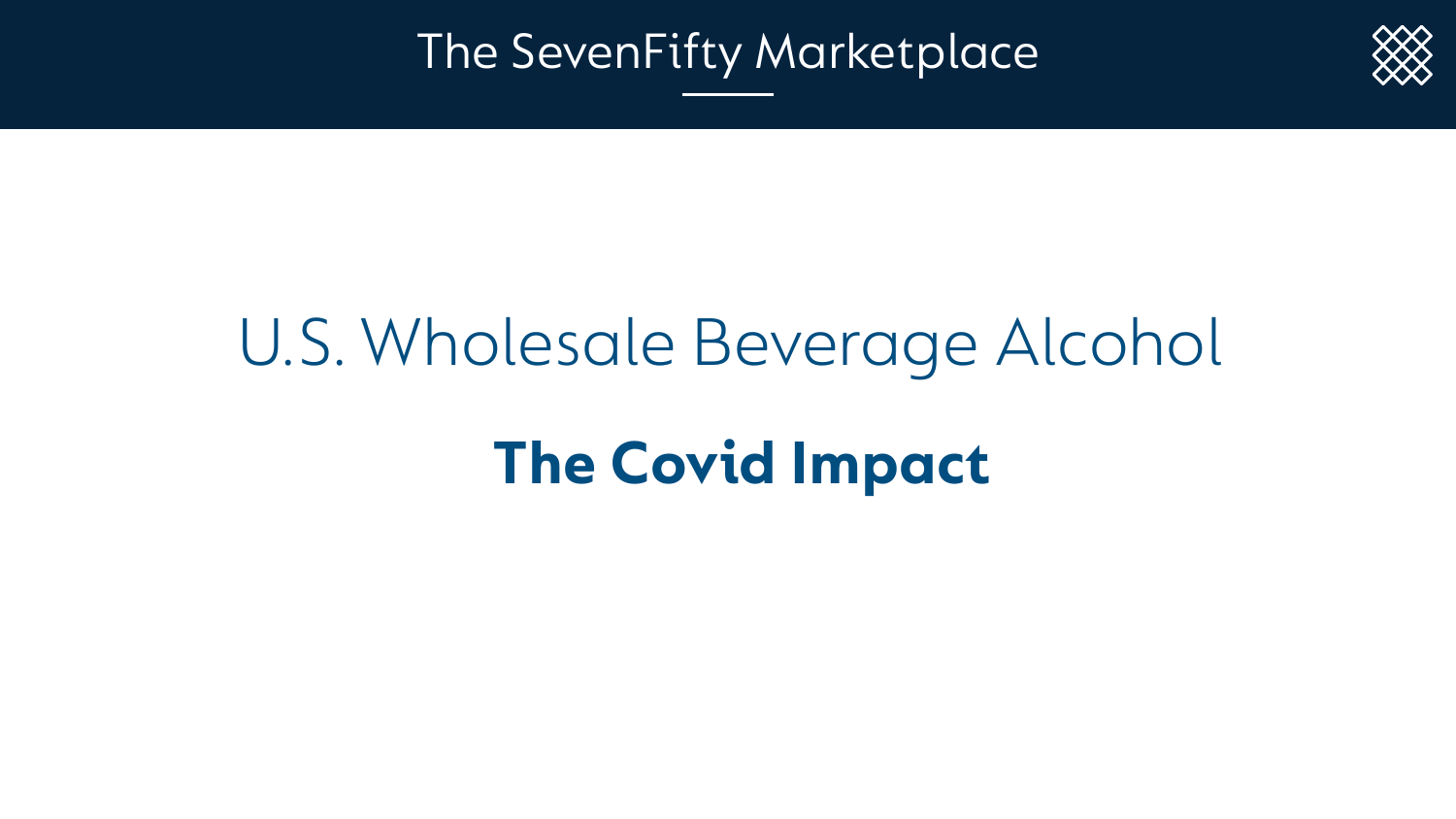### SevenFifty Marketplace Sales, Year Over Year

![](_page_3_Figure_1.jpeg)

![](_page_3_Picture_2.jpeg)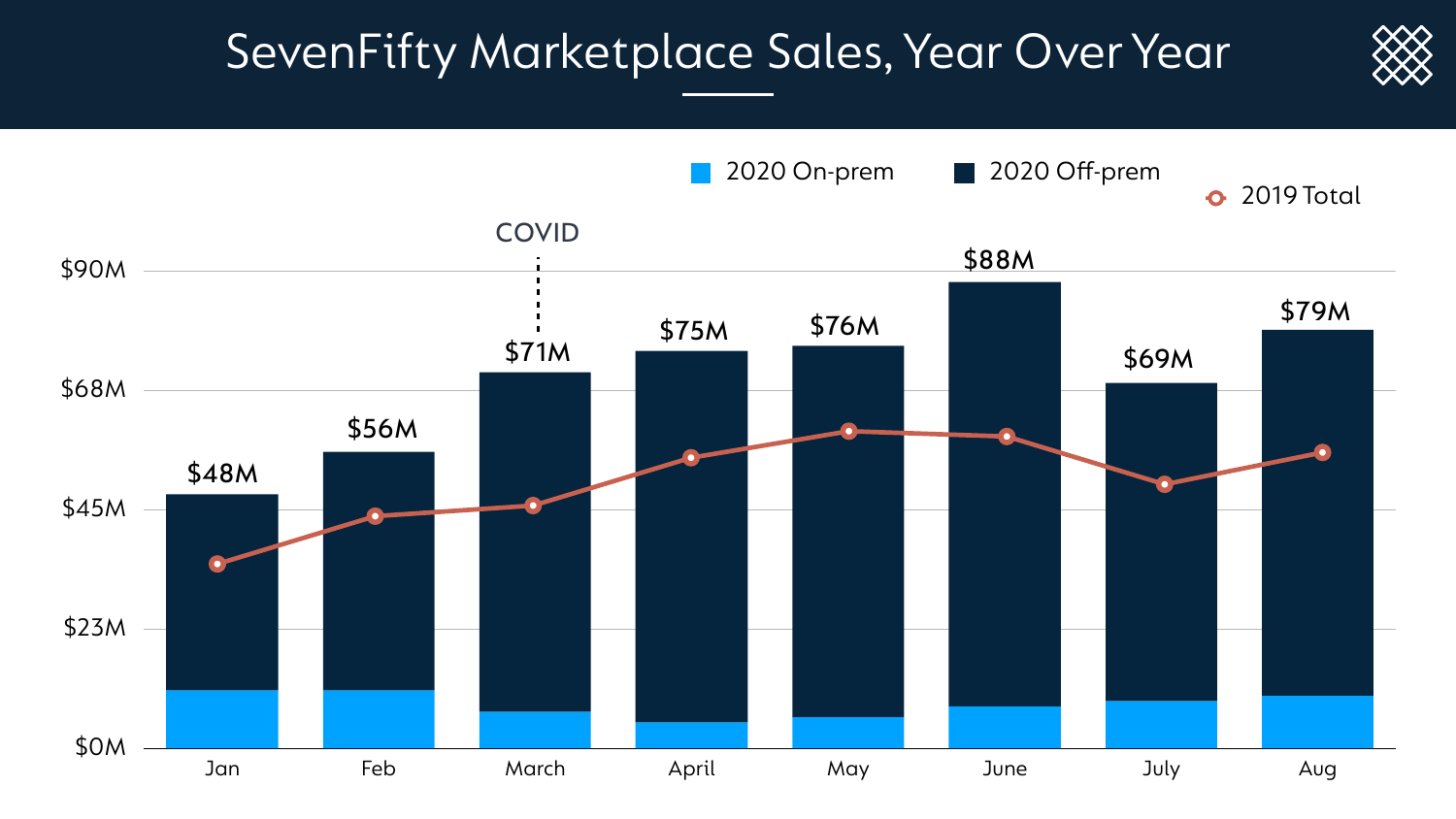![](_page_4_Figure_3.jpeg)

![](_page_4_Picture_4.jpeg)

### Off-Premise Placed More Orders Post-March

*Average Number of Monthly Orders per Buyer by Channel*

![](_page_4_Figure_2.jpeg)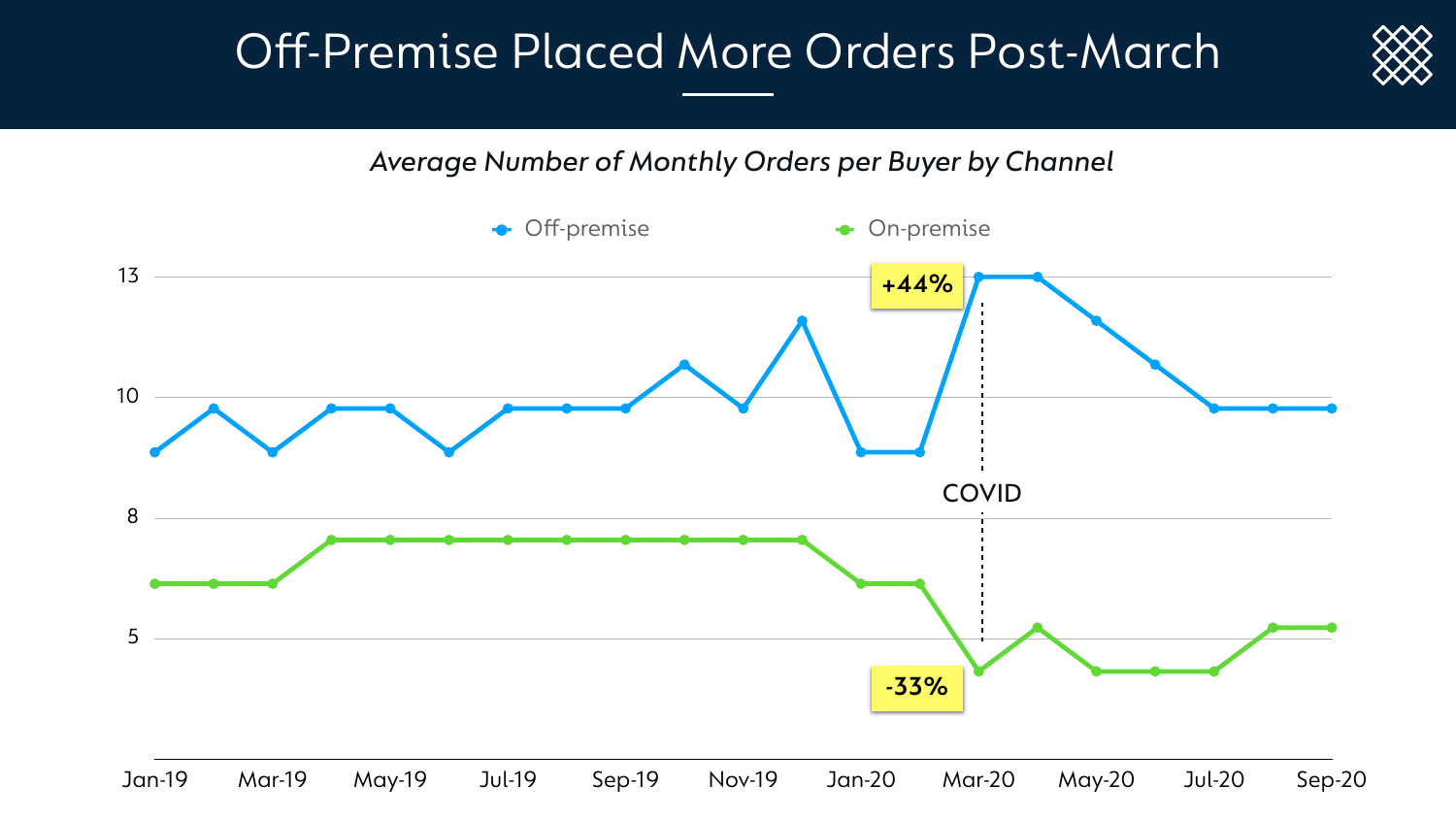![](_page_5_Picture_7.jpeg)

### Increased Order Size for Off-Premise Continues

![](_page_5_Figure_1.jpeg)

![](_page_5_Figure_2.jpeg)

![](_page_5_Figure_3.jpeg)

![](_page_5_Figure_4.jpeg)

*Average Order Size by Channel*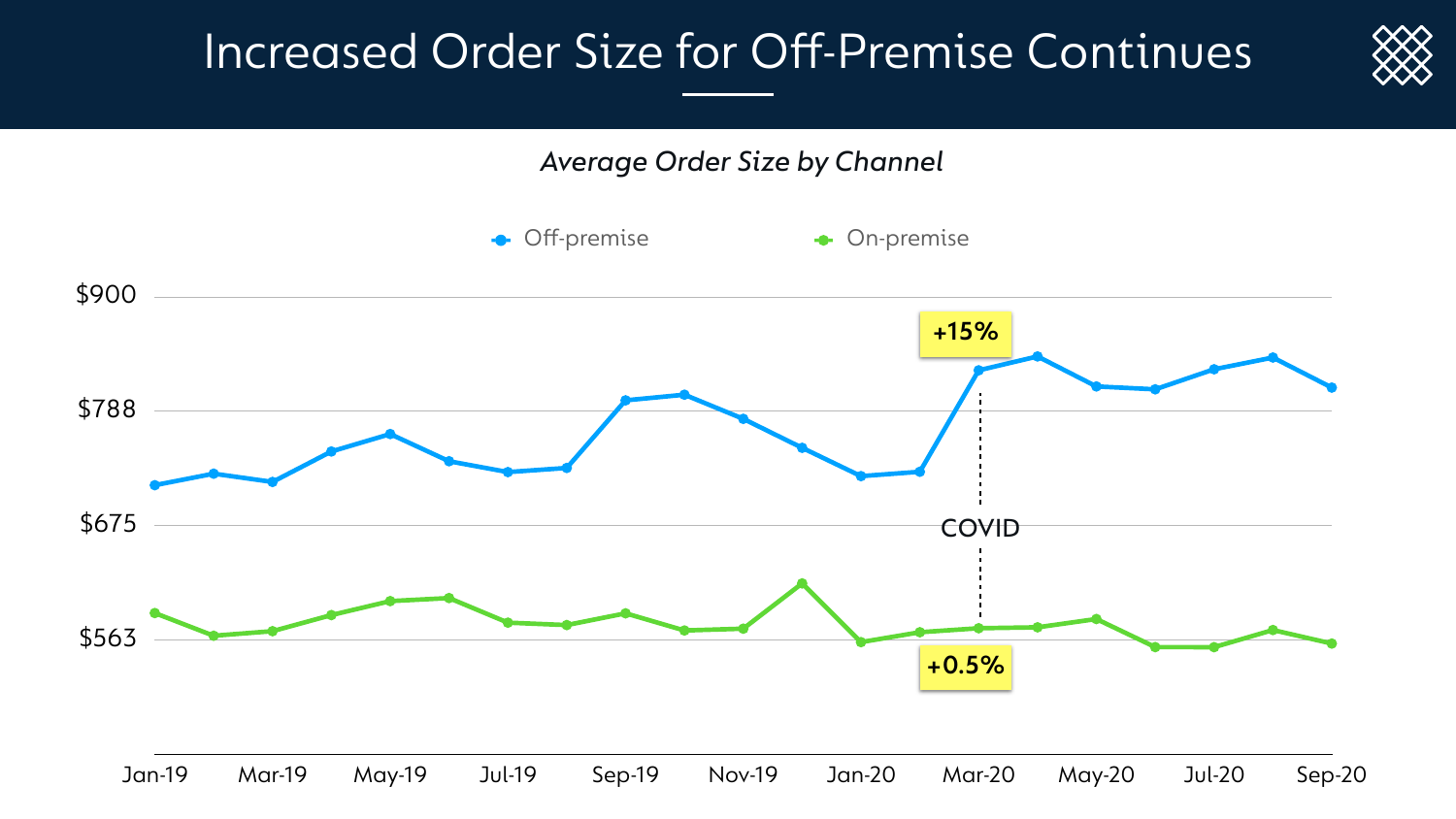### Italy Retains Steady Market Share Through Covid

![](_page_6_Figure_1.jpeg)

![](_page_6_Picture_2.jpeg)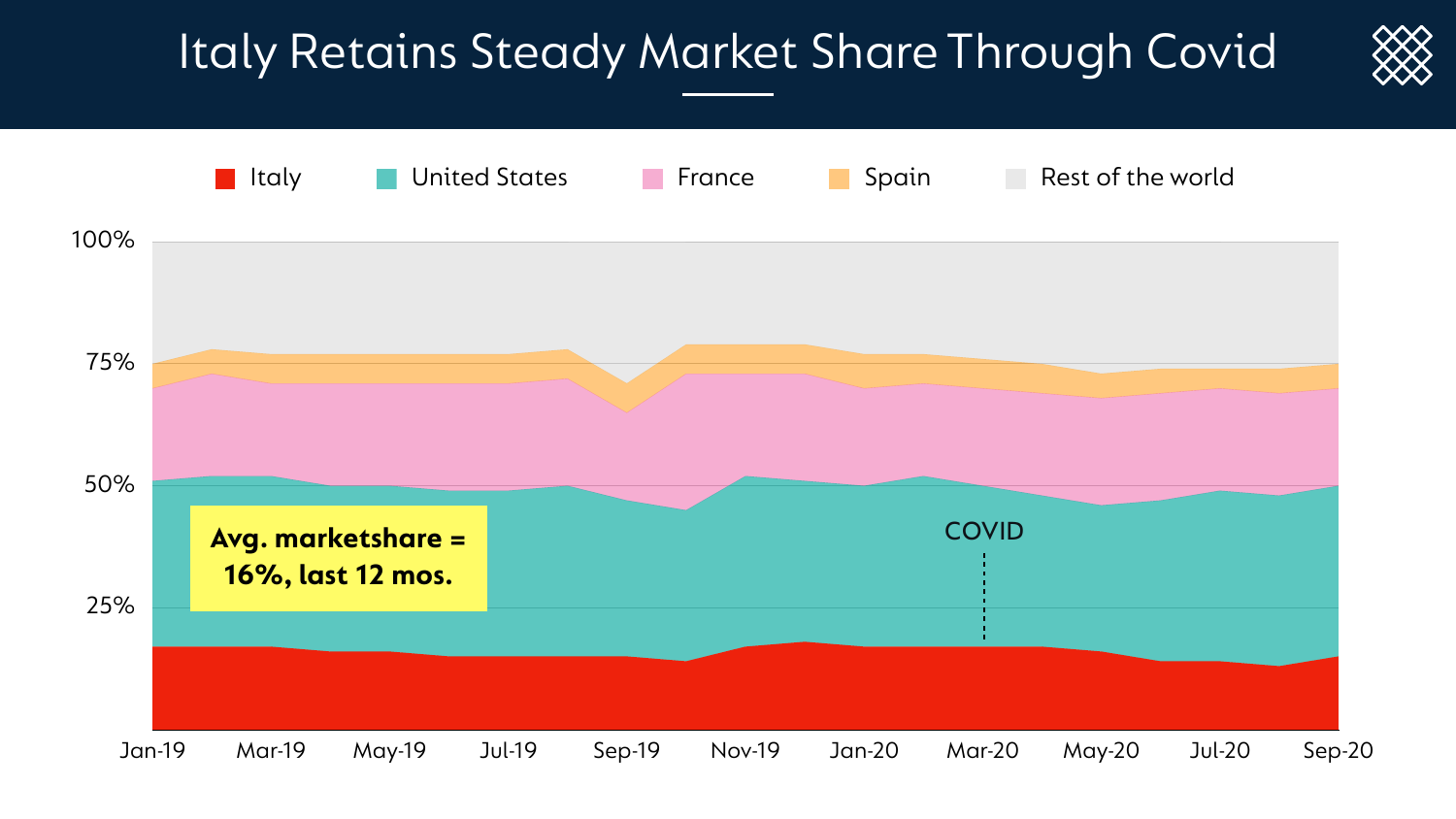# Opportunities for Staying Connecting

The SevenFifty Marketplace

![](_page_7_Picture_3.jpeg)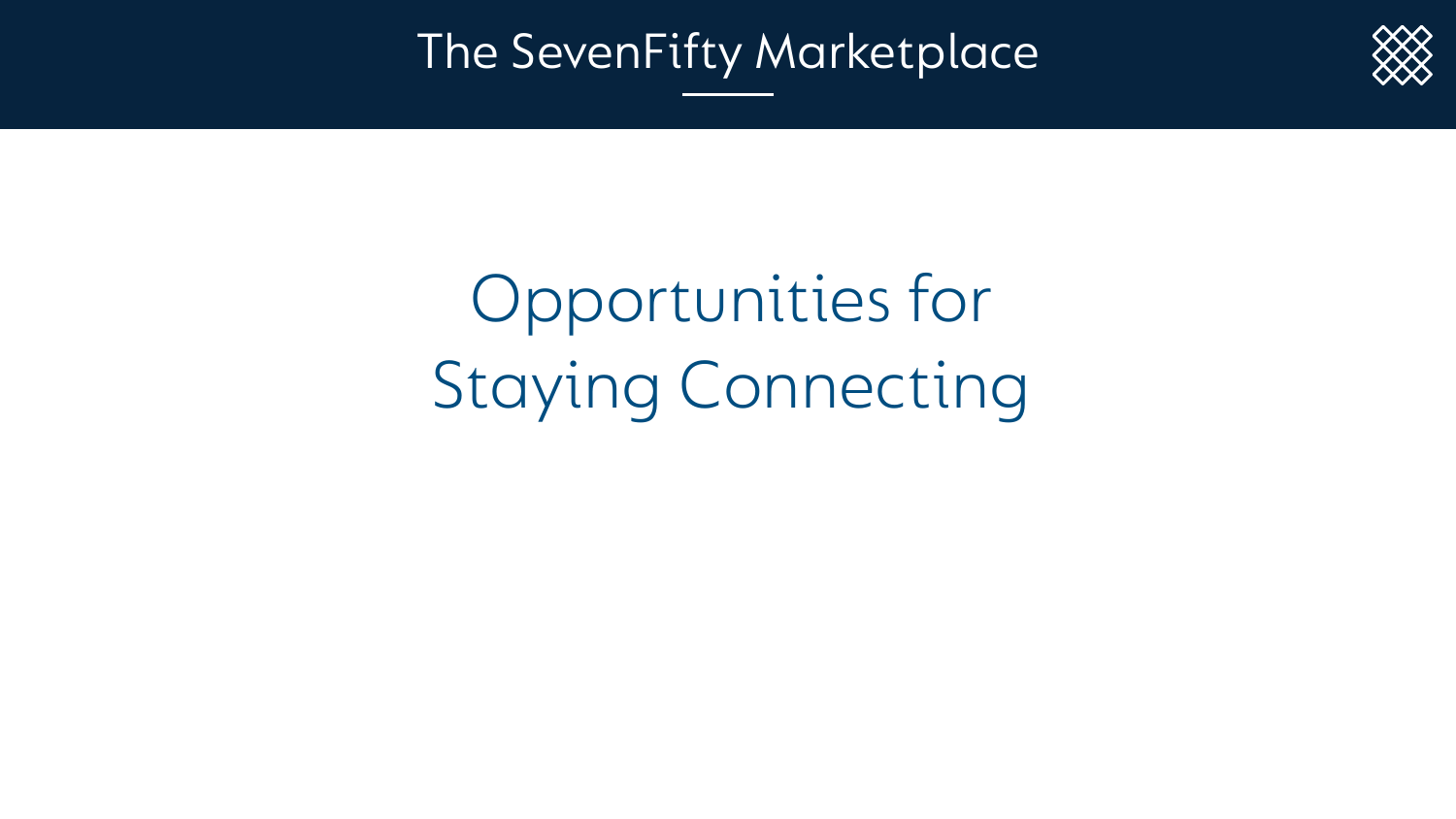## Digital Opportunities for Brands

### Distributors Retailers Consumers

|                                                 |                                                                                                                                                                                                                                                                                                                                                                                                                                     |                                                                                                                                                                                                                                                                                                                                                                                                                                                             |                                                                          | Sales Rep<br>Demo Distributing<br>jimi.hendrix@demo.com<br>917-555-5555 |                                       |                              |
|-------------------------------------------------|-------------------------------------------------------------------------------------------------------------------------------------------------------------------------------------------------------------------------------------------------------------------------------------------------------------------------------------------------------------------------------------------------------------------------------------|-------------------------------------------------------------------------------------------------------------------------------------------------------------------------------------------------------------------------------------------------------------------------------------------------------------------------------------------------------------------------------------------------------------------------------------------------------------|--------------------------------------------------------------------------|-------------------------------------------------------------------------|---------------------------------------|------------------------------|
| <b>Italy - New Arrivals!</b>                    |                                                                                                                                                                                                                                                                                                                                                                                                                                     |                                                                                                                                                                                                                                                                                                                                                                                                                                                             | Browse our full portfolio at https://www.sevenfifty.com/demodistributing |                                                                         |                                       |                              |
|                                                 |                                                                                                                                                                                                                                                                                                                                                                                                                                     | Azienda Agricola Miotto, Prosecco ProFondo                                                                                                                                                                                                                                                                                                                                                                                                                  |                                                                          |                                                                         |                                       |                              |
| <b>FRONZOOT</b><br>ProFondo                     | Type<br>Producer<br>Region<br>Grape<br>Appellation<br>Size<br><b>SKU</b><br>Distributor                                                                                                                                                                                                                                                                                                                                             | Wine - Sparkling - White<br>Azienda Agricola Miotto<br>Veneto, Italy<br>Glera<br>Prosecco<br>750 mL x 12<br>Profondo-750<br>Demo Distributing                                                                                                                                                                                                                                                                                                               | <b>Bottles</b><br>1                                                      | \$/bottle<br>12.00                                                      | \$/case<br>144.00                     | 5/oz<br>0.47                 |
|                                                 |                                                                                                                                                                                                                                                                                                                                                                                                                                     | After harvesting the grapes are separated from the stalks. The must and pulp undergo a cold maceration on the skins<br>followed by a light pressing to separate the skins. Fermentation takes place in stainless steel temperature controlled tanks.                                                                                                                                                                                                        |                                                                          |                                                                         |                                       |                              |
| <b>MONGEJS</b>                                  |                                                                                                                                                                                                                                                                                                                                                                                                                                     | Marco Felluga, Mongris Collio Pinot Grigio (2016)                                                                                                                                                                                                                                                                                                                                                                                                           |                                                                          |                                                                         |                                       |                              |
| 11111111<br><b>CONTRACTOR</b><br>MARCO PELLICAY | Type<br>Producer<br>Region<br>Grape<br>Appellation<br>Size                                                                                                                                                                                                                                                                                                                                                                          | Wine - Still - White<br>Marco Felluga<br>Friuli-Venezia Giulia, Italy<br>Pinot Grigio<br>Collio<br>750 mL × 12                                                                                                                                                                                                                                                                                                                                              | <b>Bottles</b><br>1<br>5                                                 | \$/bottle<br>14.00<br>12.60                                             | \$/case<br>168.00<br>151.20           | \$/oz<br>0.55<br>0.50        |
|                                                 | <b>SKU</b><br>Distributor                                                                                                                                                                                                                                                                                                                                                                                                           | SV1407<br>Demo Distributing<br>100% Pinot Grigio. The Collio's hilly terrain, formed during the Eocene period, is composed of layers of sandstone and loam<br>rock (limestone and clay) that were once the ocean floor.                                                                                                                                                                                                                                     |                                                                          |                                                                         |                                       |                              |
|                                                 |                                                                                                                                                                                                                                                                                                                                                                                                                                     | Candialle, Chianti Classico (2009)                                                                                                                                                                                                                                                                                                                                                                                                                          |                                                                          |                                                                         |                                       |                              |
| Candialle<br>Chiami Classico<br>How can show    | Type.<br>Producer<br>Region<br>Grape<br>Appellation<br>Size<br>SKU.<br>Distributor                                                                                                                                                                                                                                                                                                                                                  | Wine - Still - Red<br>Candialle<br>Tuscany, Italy<br>Sanglovese<br>Chianti Classico<br>750 mL × 12<br>SF0350<br>Demo Distributing                                                                                                                                                                                                                                                                                                                           | <b>Bottles</b><br>Ŧ<br>60 (5cs)<br>72(6cs)                               | <b>s/bottle</b><br>21.67<br>21.00<br>20.00                              | \$/case<br>260.00<br>252.00<br>240.00 | 5/oz<br>0.85<br>0.83<br>0.79 |
|                                                 | Now run by husband and wife (German/Finnish) team of Josephin Cramer and Jarkko Peranen, Candialle was, long before<br>their arrival, a wine-producing farm. However, in its original form (from Roman times onwards) it produced many agricultural<br>goods and—like most Tuscan farms or podere—supplyied bigger estates with various agricultural products. Then, in 2002,<br>Candialle was founded as an estate-bottled winery. |                                                                                                                                                                                                                                                                                                                                                                                                                                                             |                                                                          |                                                                         |                                       |                              |
| <b>GRIGNANO</b>                                 | Fattoria di Grignano, Chianti Rufina (2016)                                                                                                                                                                                                                                                                                                                                                                                         |                                                                                                                                                                                                                                                                                                                                                                                                                                                             |                                                                          |                                                                         |                                       |                              |
| <b>CONTRACTOR</b>                               | Type<br>Producer<br>Region<br>Appellation<br>Size<br>SKU<br>Distributor                                                                                                                                                                                                                                                                                                                                                             | Wine - Still - Red<br>Fattoria di Grignano<br>Tuscany, Italy<br>Chianti<br>750 mL × 12<br>GrignanoRufina-16<br>Demo Distributing                                                                                                                                                                                                                                                                                                                            | <b>Bottles</b>                                                           | oottle<br>12.00                                                         | \$/case<br>144.00                     | \$/oz<br>0.47                |
|                                                 |                                                                                                                                                                                                                                                                                                                                                                                                                                     | Organically farmed and manually-harvested vineyards with yields at 35hi/ha. The wine was fermented in open topped<br>stainless steel fermentation vats and Malolactic fermentation took place in barrel. Aged 18 months in 228 liter Burgundy<br>barrels, 20% of which were new. Medium bodied with excellent persistence and depth. Rich on the palate with the classic red<br>fruit notes typical of Sangiovese. This is the flagship wine of the estate. |                                                                          |                                                                         |                                       |                              |

![](_page_8_Picture_4.jpeg)

![](_page_8_Picture_7.jpeg)

![](_page_8_Picture_8.jpeg)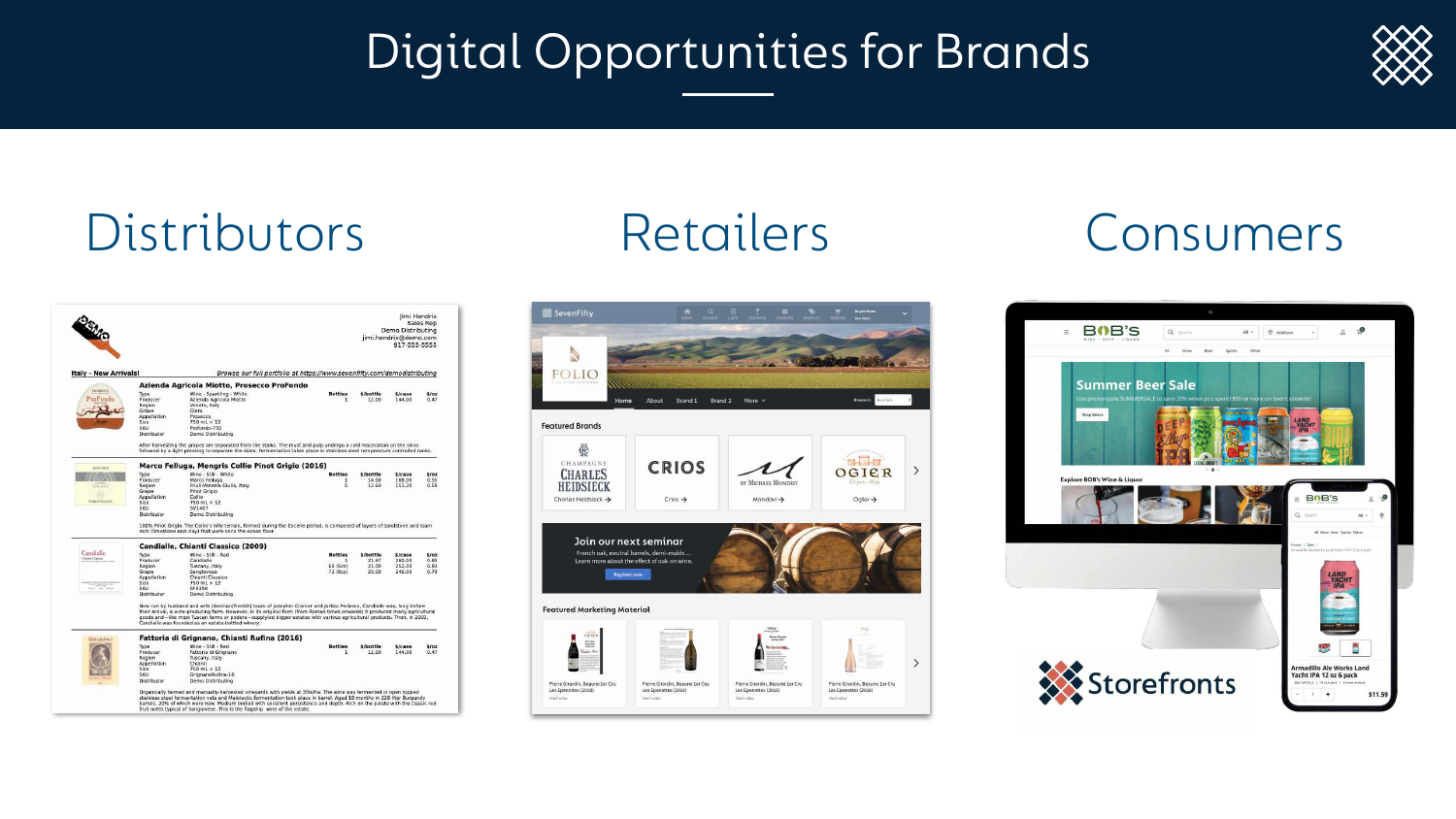## Digital Opportunities for Brands

## Connect to 300,000+ Trade Professionals

### **Sponsored Content**

![](_page_9_Picture_4.jpeg)

### SevenFiftyDaily

### **Marketplace Ads**

### egional Guide

![](_page_9_Picture_8.jpeg)

### How Do You Know It's **Authentic Prosecco?**

Learn how Italy's Prosecco region has reclaimed one of the world's most beloved-and most imitated-styles of sparkling wine with its DOC status.

### **Read More**

### ists

### Franciacorta

Modified October 23, 2017 4 products

### Get to Know Alto Adige's Alpine Wines

Entice customers with tales of heroic viticulture and cultural diversity from Alto Adige, Italy, where historic vinevards stretch high into the Alps.

small

wine

lew vendors

 $\circ$ 

INTERNATIVE COMPANY

![](_page_9_Picture_17.jpeg)

![](_page_9_Picture_18.jpeg)

Republic National Distributing Co.

across 22 states and the District of Columb...

Add contacts Create account application

establishing lasting partnerships wit...

612-466-0096 · orders@smalllotmn.om

Order board

(701) 282-0985

Small Lot Wine

Order board

With roots extending before Prohibition, Republic National

Distributing Company (RNDC) is a family-owned business that has

evolved into the nation's second largest wholesale wine and spirits distributor, employing more than 9,000 hard-working Associates

Small Lot Mn is dedicated to bringing Wine with Soul to curious

between National, branded wines and true wines of distinction that

carry a story of the person and the place in the bottle. We do this by

consumers who are ready for suggestions on how to discern

### ponsored Feature

![](_page_9_Picture_20.jpeg)

### Diversifying Wine Lists and Retail Shelves with Italian Rosé Wines

Rosé lovers are increasingly craving distinctive regional offerings such as those from Italy's Lombardian region, where premium traditional-method sparkling rosés like Ca'del Bosco are produced.[sponsored]

### Read More

![](_page_9_Picture_24.jpeg)